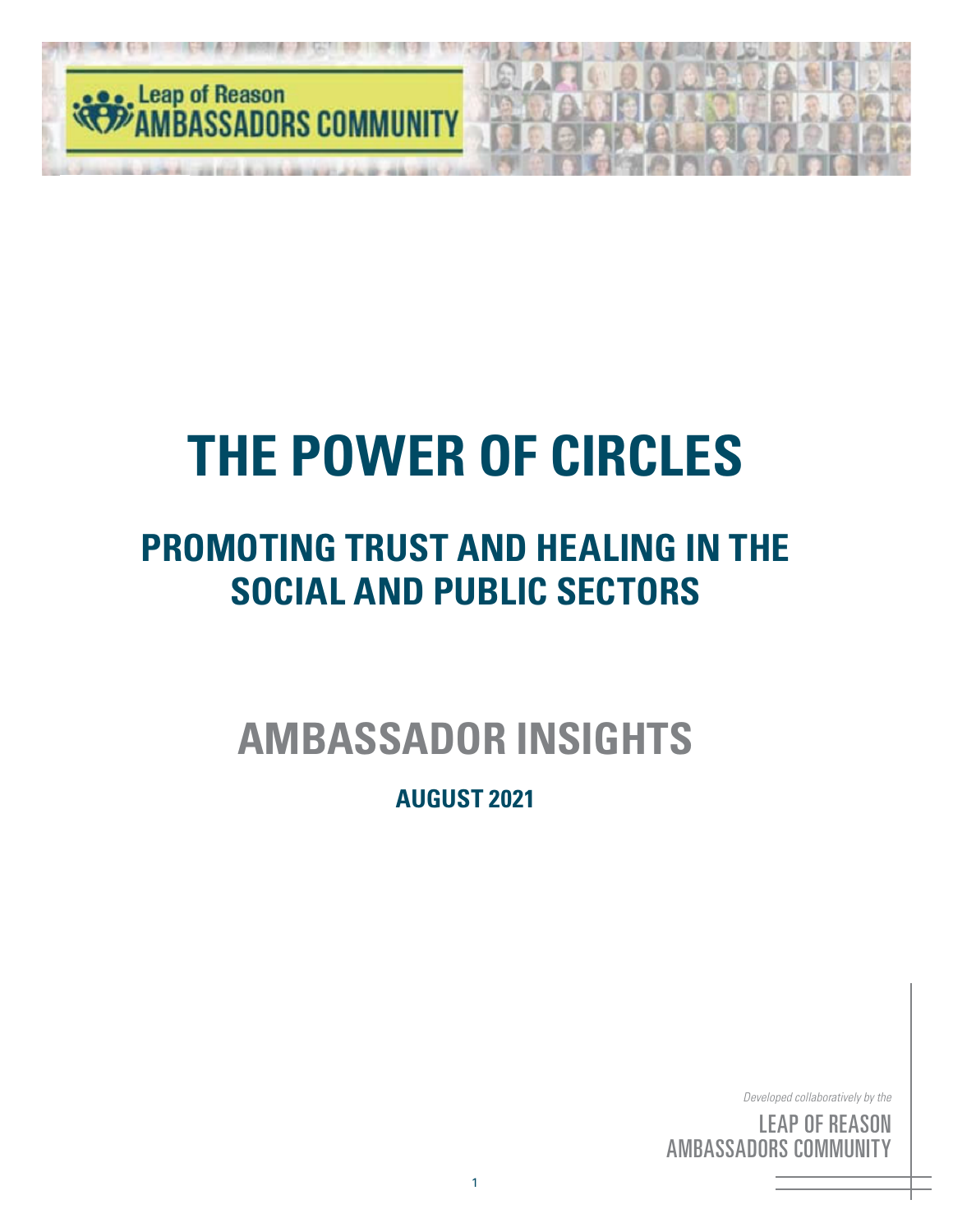#### **INTRODUCTION**

In today's complicated world, there's a great need for community, connection, and trust. Long-standing social problems that have traditionally divided our society are being elevated, exacerbated, and inflamed. There's no consensus on how to deal with racism, police brutality, growing health and economic crises, and the insurrection at the Capitol. Large-scale protests, fights about masks and vaccinations, and political divisions have sharpened. To many, nothing feels safe.

Funders, nonprofit leaders, and those in the public sector discuss important topics such as strategy, finances, data, and outcomes. And leaders are also discussing ways to advance equity and inclusion through their team, program designs, feedback, and budgets. Some individuals and organizations are attempting to take their discussions to another level. They're acknowledging that we live in a country that needs to heal, repair, connect, and rebuild trust. They're creating "circles" of safety, trust, truth, and peacemaking that focus on listening, building trusted relationships, and taking action. Will it solve all problems? No, but it's an approach, rooted in ancient tradition, that allows individuals to have meaningful conversations on tough issues.

Why circles? Circles represent wholeness, unity, and balance. Every point of the circumference is the exact same distance from the center, signaling equality. A circle is a connected line without breaks. It's also a sacred symbol of enlightenment and spirituality. Think of a labyrinth, mandala, and the yin/yang. Native cultures have used circles as symbols representing something meaningful in life. So, what's the appeal?

It's all about relationship building based on trust that allows us to feel safe, helps us to be authentic, and promotes acceptance and healing. We'll explore how philanthropy leaders, nonprofit leaders, and a government agency use the circle process.

#### **CIRCLE OF TRUST WITH PHILANTHROPY LEADERS**

Leaders, by default, are busy. They're juggling multiple programs, tasks, initiatives, and personnel. Many leaders look for different ways to re-energize and take care of their bodies, minds, and souls so they can continue to work with passion for their mission. It's important for leaders to come together to share, vent, listen, and support each other with others who know what it's like to be in their position.

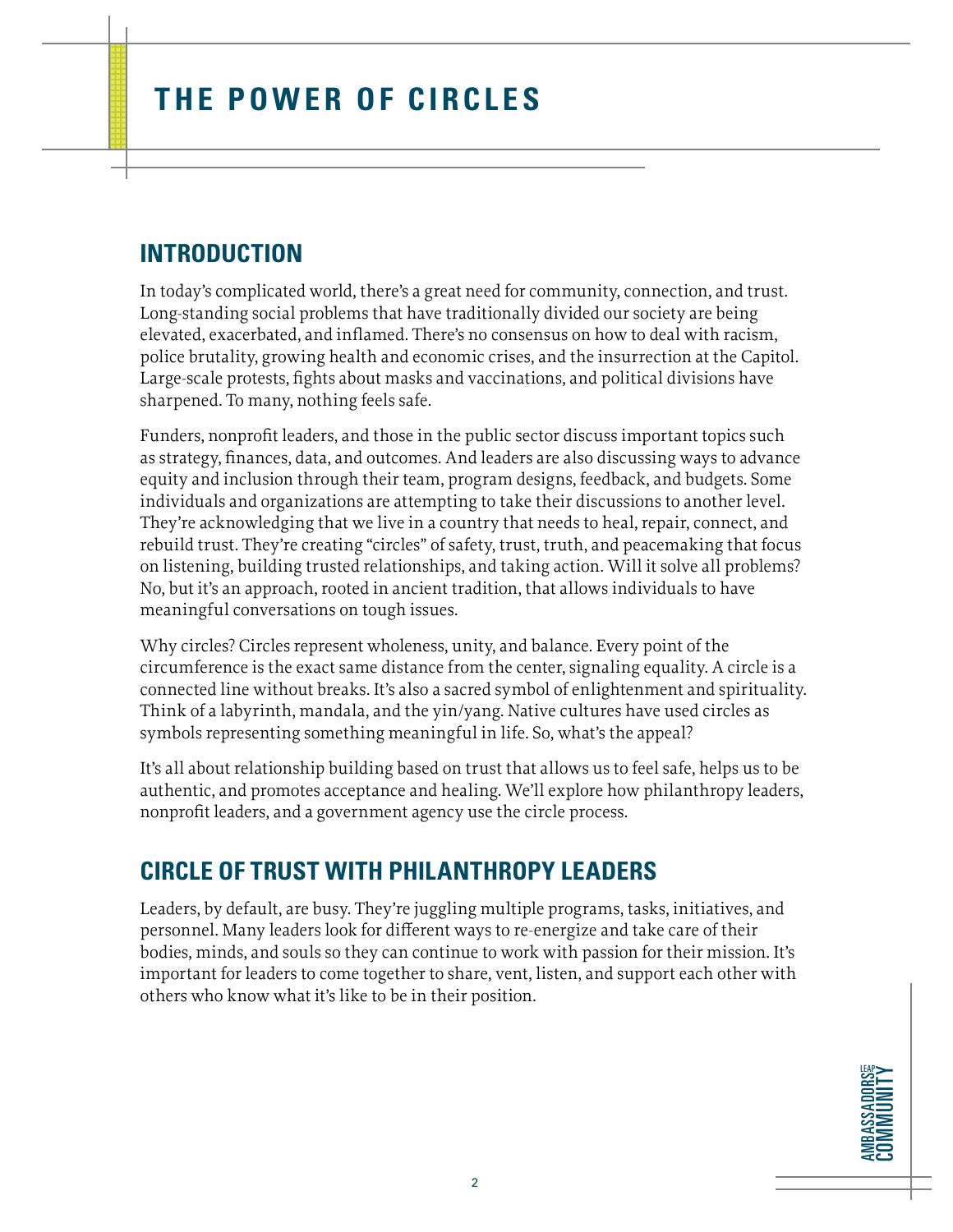One group of philanthropic leaders and Leap Ambassadors, **Darin McKeever**, **Jenn Rothberg**, and **Adam Simon**, embarked on a path to nurture their own growth and development, using The Circle of Trust® approach. They make the case that selfawareness isn't enough and that they really need to do the work in community. Simon was looking for something beyond generic advice about leader challenges and found a group of peers who drives him to be the kind of leader that he aspires to be.

**[Parker Palmer](http://www.couragerenewal.org/parker/)**, founder of the [Center for Courage and Renewal](http://www.couragerenewal.org/), says, "If we are willing to embrace the challenge of becoming whole, we cannot embrace it alone—at least, not for long: we need trustworthy relationships to sustain us, tenacious communities of support, to sustain the journey toward an undivided life. Taking an inner journey toward rejoining soul and role requires a rare but real form of community that I call a 'Circle of Trust."<sup>1</sup>

In the Circle of Trust, people find safe space to nurture personal and professional integrity and the courage to act on it. It's based on [principles](http://www.couragerenewal.org/approach/#principles) that help us see ourselves whole. Palmer makes the observation that we don't know much about how to create spaces that invite the soul to show up (versus our intellect, emotions, or even ego), but there are specific [practices](http://www.couragerenewal.org/approach/#practices) that help guide a group. For additional information, Palmer's *[A Hidden](https://www.wiley.com/en-us/A+Hidden+Wholeness%3A+The+Journey+Toward+an+Undivided+Life-p-9780470453766)  [Wholeness](https://www.wiley.com/en-us/A+Hidden+Wholeness%3A+The+Journey+Toward+an+Undivided+Life-p-9780470453766)* is a great resource.

The Circle of Trust approach takes courage and honesty; trust and confidentiality are absolute pre-conditions. Rothberg says, "To be our best selves, we need to fully embrace the idea of living an undivided life, a life where soul and role are one in the same. And yet, the reality is, this isn't something you can achieve on your own, inside your own head or heart. We need others to help us wrestle with and explore the natural tensions that arise between the two over the course of a career."

The group emphasizes the importance of confidentiality and trust—a protective space to bare your soul. Trust builds over time by meeting regularly, reaffirming confidentiality, sharing in vulnerable ways which help others to become vulnerable, and responding with support and empathy. For these leaders, it's not about giving advice, fixing a problem, or saving someone. The practice includes asking open, honest, non-leading questions. Parker says, "This way of being together is so countercultural that it requires clear explanation, steady practice, and gentle but firm enforcement…to keep us from reverting to business as usual." As one person presents an issue, the others ask deep, curious questions that help the individual learn more about themselves, emerging patterns, and courageous decisions they need to make.

1 *A Hidden [Wholeness](https://www.wiley.com/en-us/A+Hidden+Wholeness%3A+The+Journey+Toward+an+Undivided+Life-p-9780470453766)*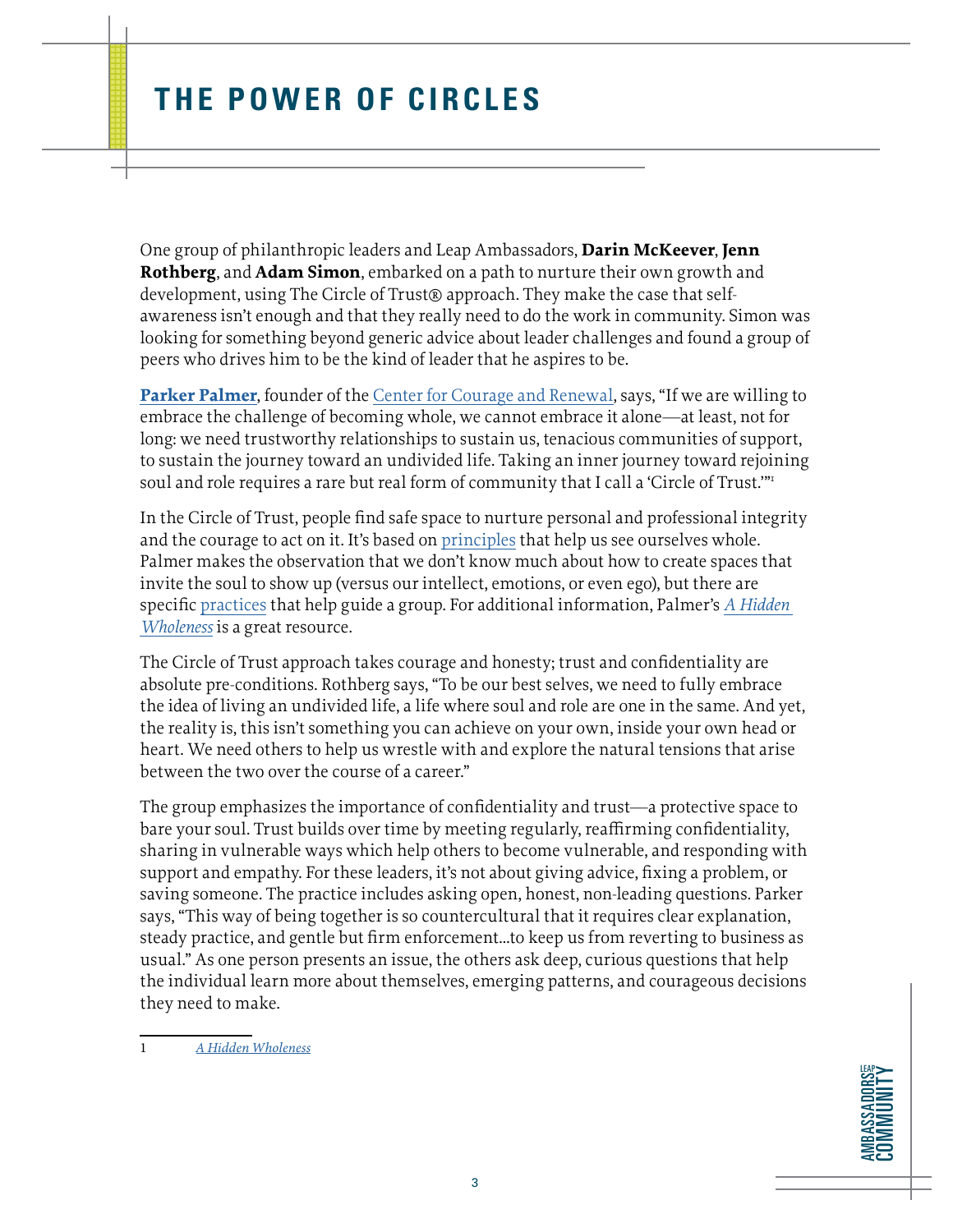They all talk about how much they learn about themselves. Simon says, "I've done countless leadership development experiences in the past, and this is profoundly different. It has changed my leadership, making me more self-aware because of the journey with others." It's important to note that the process also centers on a call to action. They share, listen, ask, reflect, and then find the courage to act or make a decision that wasn't clear, but is now apparent.

Here are some of their lessons learned:

- Trust is a precondition, especially around confidentiality
- We all have similar demons and conflicts within us
- Group text chats can deepen connection (e.g., what I'm grateful for, what I'm celebrating, joy, wins, struggles, supporting each other)
- Drink together, especially during a pandemic this may not be for everyone, but…
- Self-awareness is insufficient; communal work is necessary (i.e., be on the journey with others).

These leaders say they have gained insight and made profound changes in their personal and professional lives. For Simon, the group has helped him to become more patient and realize that obstacles he identified as external were really internal. Beyond developing amazing personal friendships, he's more able to take risks as he can "try on" strategies with the group before he brings them to a less-forgiving place. McKeever knows he has a group of people he can "send a bat signal when in need." He knows they'll respond with empathy and no judgment. Rothberg adds she has more courage and bravery to take leaps because she has people who have her back. She's comforted knowing that she can show up in this sacred space as her real self and not worry about her livelihood or what they think of her because they don't pass judgment. She says, "Find the courage to take this leap. Yes, it's scary. But it's worth it."

They've been meeting for four years and said it just gets better over time. It's not about a deliverable but rather where they are on their journeys. The group goes through phases or cycles. There are times when closeness or distance is needed, and intensity sometimes requires the balance of gratitude or joy. McKeever says, "We all contribute to the renewal, purpose, energy, and value with great intention. If we need closeness, we find a way to connect. If it's a bit too intense, we make it lighter or find laughter."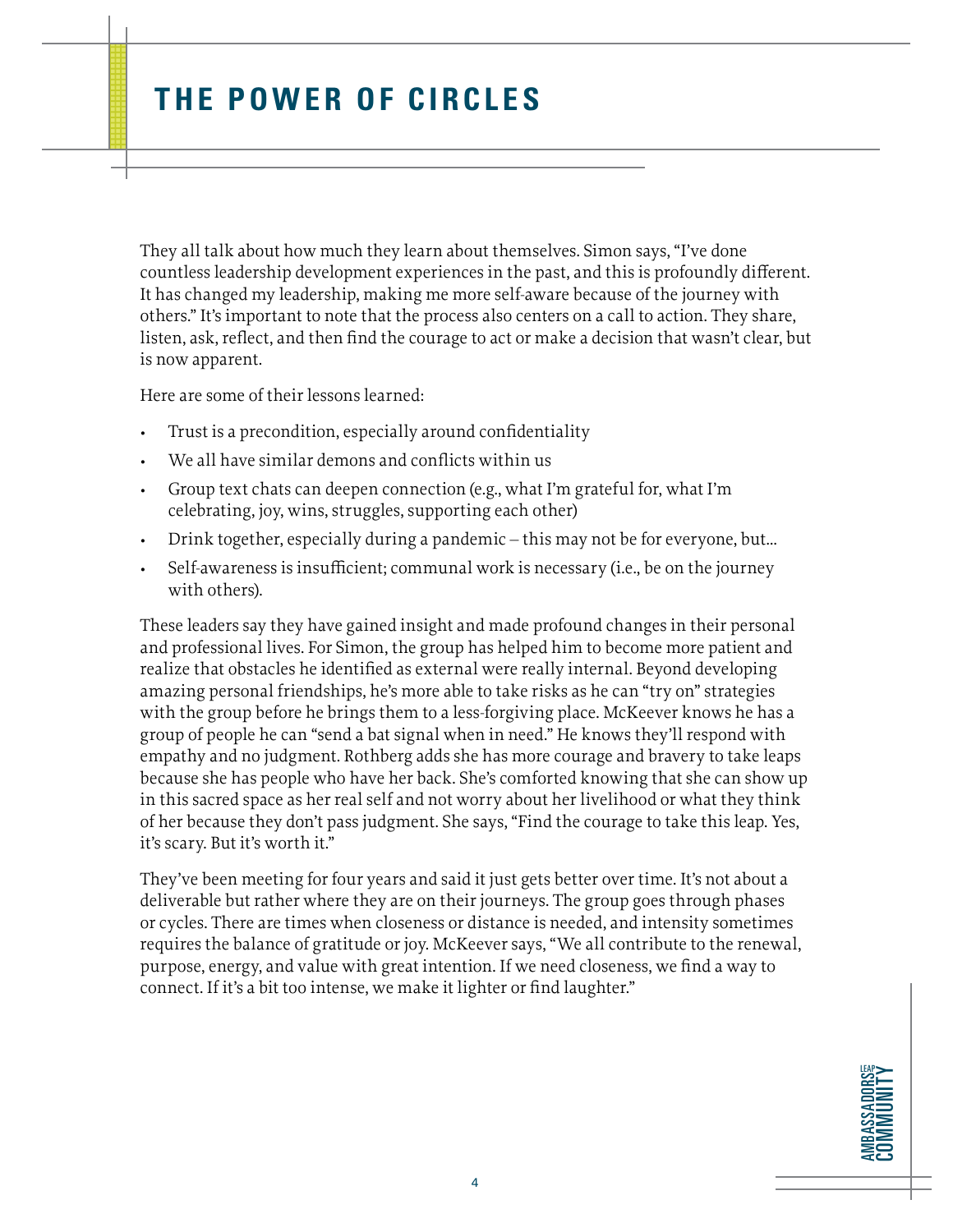#### **A NONPROFIT USING PEACEMAKING CIRCLES**

While some of us are looking for the next shiny new program design or cutting-edge technology, [Roca](https://rocainc.org/) is using peacemaking circles, an ancient practice derived from Aboriginal traditions. Roca heard about how peacemaking circles were used for restorative justice in parts of Canada and believed it was a powerful process that fostered accountability and healing and could benefit their program participants. Roca was taught circles by Aboriginal leaders from the Tagish Tlingit Nation in the Yukon and their partners. They taught the team so they could share with young people and their partners. **Molly Baldwin**, Founder and Chief Executive Officer, says, "It helps us create an alternative space for communication, understanding, and healing and often through very difficult conversations."

Since 1988, Roca has been serving 16- to 24-year-olds who have experienced trauma and are the primary victims or drivers of urban violence. Its mission is "to be a relentless force in disrupting incarceration, poverty, and racism by engaging the young adults, police, and systems at the center of urban violence in relationships to address trauma, find hope, and drive change." Many of the youth and young adults have had adverse childhood experiences that cause distrust in others and our societal systems. So, it seems like an unlikely group to participate in peacemaking circles. Yet, the youth and young adults gravitate toward it because many have found a safe and trusting environment something that is rare in their lives.

The circle brings together individuals who wish to engage in conflict resolution, healing, support, decision making, or other activities in which honest communications, relationship development, and community building are core desired outcomes. "Circles" offer an alternative to contemporary meeting processes that often rely on hierarchy, winlose positioning, and victim/rescuer approaches to relationships and problem solving. They bring people together in a way that creates trust, intimacy, good will, belonging, generosity, mutuality, and reciprocity. The process is never about "changing others," but a gentle invitation to change one's relationship with oneself, the community, and the wider universe.<sup>2</sup> The circle intentionally creates a sacred space, which helps remove barriers between people and open up fresh possibilities for connection, collaboration, and mutual understanding. 3

In a circle, everyone is an equal part of the whole; there is no head, no hierarchy, no one sitting on the outside. We face each other as human beings, use only first names, and leave

**AMBASSADORS COMMUNITY AMBASSADORS** COMMUNITY

<sup>2</sup> [Circle Keepers Manual 2004](https://nacrj.org/index.php?option=com_easyfolderlistingpro&view=preview&format=raw&data=eNpNkN1uwjAMhV9l8guQDsSYezVxt2maxAtEIXXBUtpG-WFIiHfHTai2qzhcJ-c7tmOwafAWcYvQT66jXDBtxM0agQdzorgKFKccrFQ-Hx3b1YFimoJJfKGXzxwTW5oRSYEcKdSQWCQEtTydsmB_Dd4QtC7afNtVdDRDiVII87GtKnfQMqoKBXLepPM_l7A9O1rYtch7DtaR_lwi8hT0txmzcfrws__Qr0ptiguBrulZ-a5_jkRXz7Lv0q-RLJOSseeBRnEfsRH1XYhAF6bfuoqMOZbfgPb-XDDkkWsw)

<sup>3</sup> [Community Youth Development Journal, Fall 2001](http://www.instituteforrestorativeinitiatives.org/uploads/1/6/3/2/16320200/circles.cydjournal.pdf)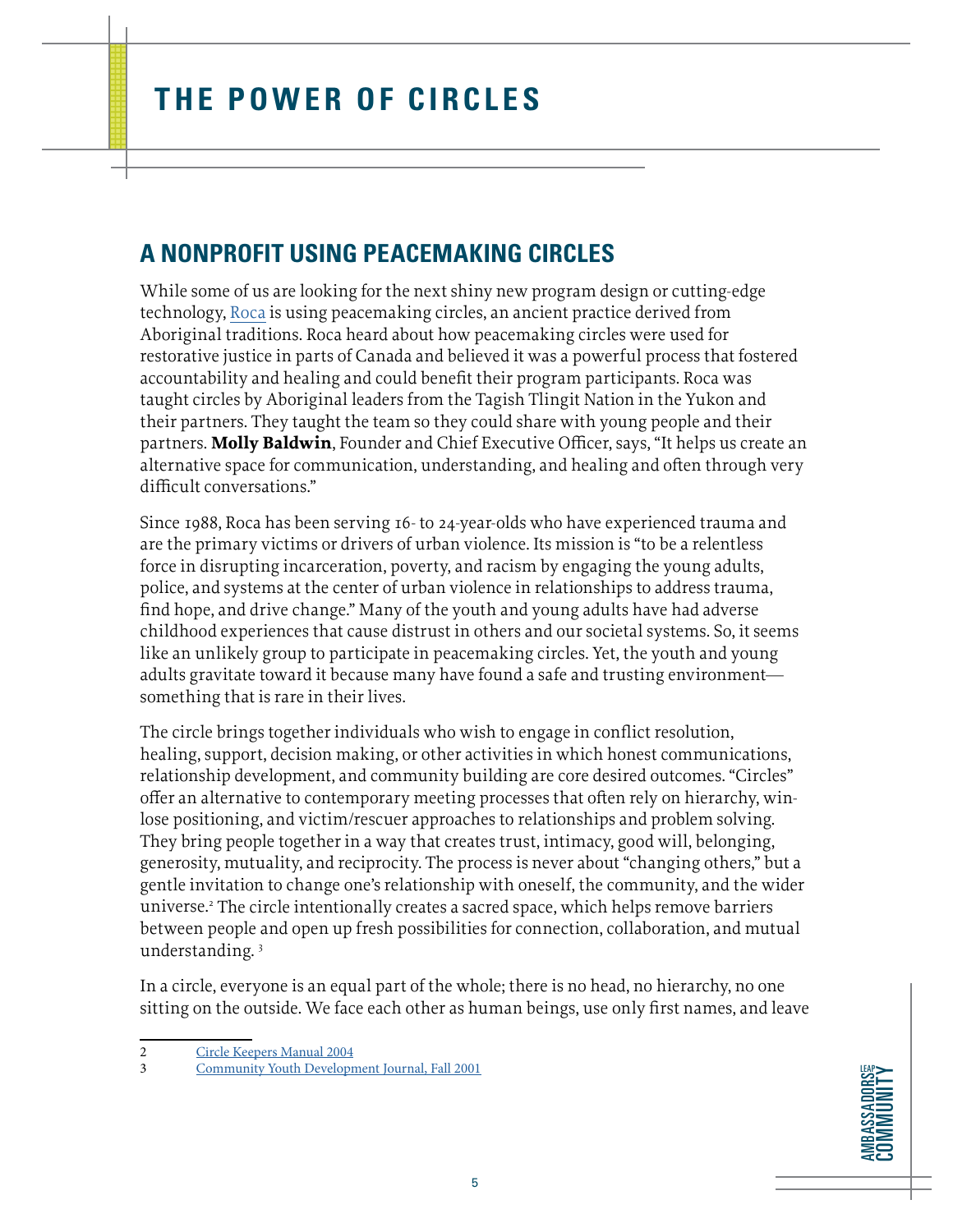behind the titles that signify position. There is neither a table to hide behind nor a corner of the room to retreat to. Each participant is given equal respect, and all are encouraged to speak from their own hearts and experiences.4

Circles are also about incrementally shifting habits and practicing being in a different way with one another and ourselves. Circles develop participation, consensus, shared leadership, and problem-solving skills—all essential tools for genuine democracy and social justice. Circles also touch our spiritual core and help us see ourselves as part of a connected whole.5

Probably the most powerful aspect of the circle is the talking piece. Historically, it was something sacred like an eagle feather, but today any object with special meaning can be used. **Anisha Chablani-Medley,** Chief Program Officer at Roca, says, "Only the person holding the piece speaks, which gives each person a chance to speak their own truth and everyone else multiple, repeated opportunities to listen. It is in this light that they are seen and heard, and it provides the most incredible opportunity for the potential to challenge our own thoughts because we get to listen to so many other voices and the truths that they hold as well." Although not every circle ends happy and flowery, the fact that each voice is so clearly and intently heard by others is transforming in and of itself.

Every circle develops its own values and principles, but most peacemaking circles:

- are designed by those who participate
- are guided by a shared vision
- call participants to act on their personal values
- include all interests and are accessible to all
- offer everyone an equal, and voluntary, opportunity to participate
- take a holistic approach, including the emotional, mental, physical, and spiritual aspects
- maintain respect for all
- encourage exploring instead of conquering differences
- shared responsibility among the group
- invite accountability to others and to the process.<sup>6</sup>

<sup>4</sup> Community Youth Development Journal, Fall 2001<br>5 Peacemaking Circles and Urban Youth: Bringing Ju

[Peacemaking Circles and Urban Youth: Bringing Justice Home](https://books.google.at/books?id=dTaKKs8BrXEC&printsec=frontcover&source=gbs_ge_summary_r&q=&redir_esc=y#v=onepage&q&f=false)

<sup>6</sup> [Circle Keepers Manual 2004](https://nacrj.org/index.php?option=com_easyfolderlistingpro&view=preview&format=raw&data=eNpNkN1uwjAMhV9l8guQDsSYezVxt2maxAtEIXXBUtpG-WFIiHfHTai2qzhcJ-c7tmOwafAWcYvQT66jXDBtxM0agQdzorgKFKccrFQ-Hx3b1YFimoJJfKGXzxwTW5oRSYEcKdSQWCQEtTydsmB_Dd4QtC7afNtVdDRDiVII87GtKnfQMqoKBXLepPM_l7A9O1rYtch7DtaR_lwi8hT0txmzcfrws__Qr0ptiguBrulZ-a5_jkRXz7Lv0q-RLJOSseeBRnEfsRH1XYhAF6bfuoqMOZbfgPb-XDDkkWsw)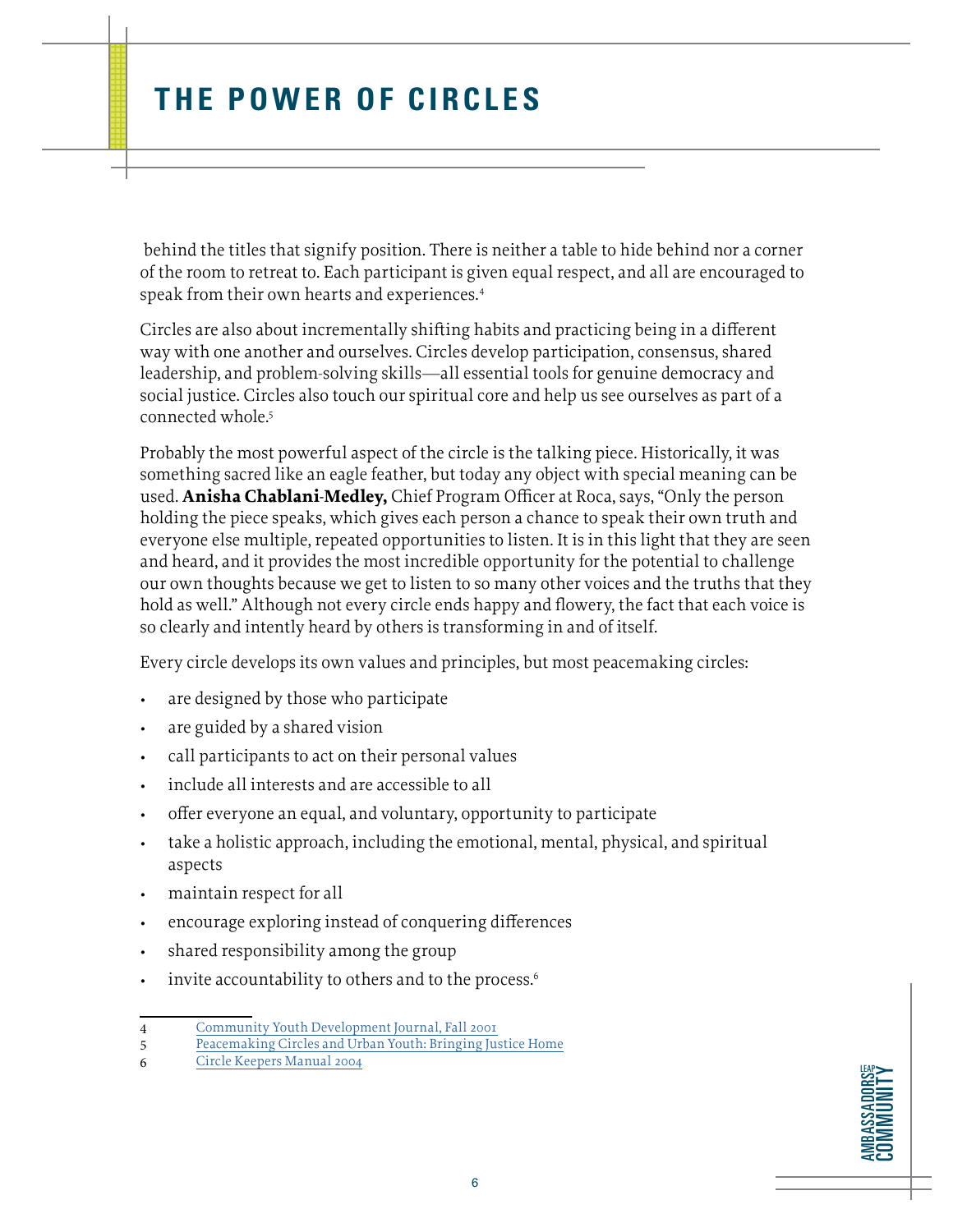These values and principles are very important because most youth, especially Brown and Black youth, feel they aren't heard, their voices don't matter, and their opinions don't count or are misunderstood. It's important for organizations to increase the chances of reaching those who are disproportionately ignored, shunned, or discriminated against by society and have great distrust of others and systems—for good reason. Baldwin says, "It's our commitment to put equity at the center of our work. It's always been there, but it's much more deliberate now."

Chablani-Medley says, "There is no one goal. Circles are about a way to be. It's about being able to seek greater understanding of ourselves and others and get to better agreements, personal accountability, and mutuality. Some circles are for learning, talking, and understanding while others are for resolving or healing from long-standing and deeprooted conflict or historical trauma."

Peacemaking circles are also used with law enforcement professionals, probation officers, children and family services staff, and others. The Roca team identifies people within systems who are working with youth directly facing urban violence to build meaningful relationships and have hard conversations. They expect setbacks to be part of the change process, and always work toward better outcomes. For some, it may be difficult to imagine a police officer holding a talking piece when communicating with youth. But it happens and it helps break down barriers of roles, connect individuals to their humanity first, and build some trust and relationships. Chablani-Medley quotes [Dr. Alisha Moreland Capua](https://www.dralishamorelandcapuia.com/): "Systems change when people change, and people change when they feel something." Circles help people feel.

Chablani-Medley says, "The greatest challenge in implementing peacemaking circles is people's expectations that whatever the 'it' is can be fixed by the process itself and in a timeframe. The circle is the container. It may need to be filled and emptied multiple times and it is all dependent on what's in it and who is willing to carry it back and forth until it is no longer necessary. Real healing and transformation take time."

**Shirley Marcus Allen** agrees that peacemaking circles can be a very powerful intervention for youth. As a consultant with Venture Philanthropy Partners, she helped assess the effectiveness of the [Credible Messenger Program](https://cmjcenter.org/approach/) implemented within the DC Department of Youth Rehabilitation Services. The Peacemaking Circle was a part of each group session and included youth, parents/guardians, and service providers. She says, "I saw firsthand the impact the model had on helping to resolve long-standing and deeprooted trauma."

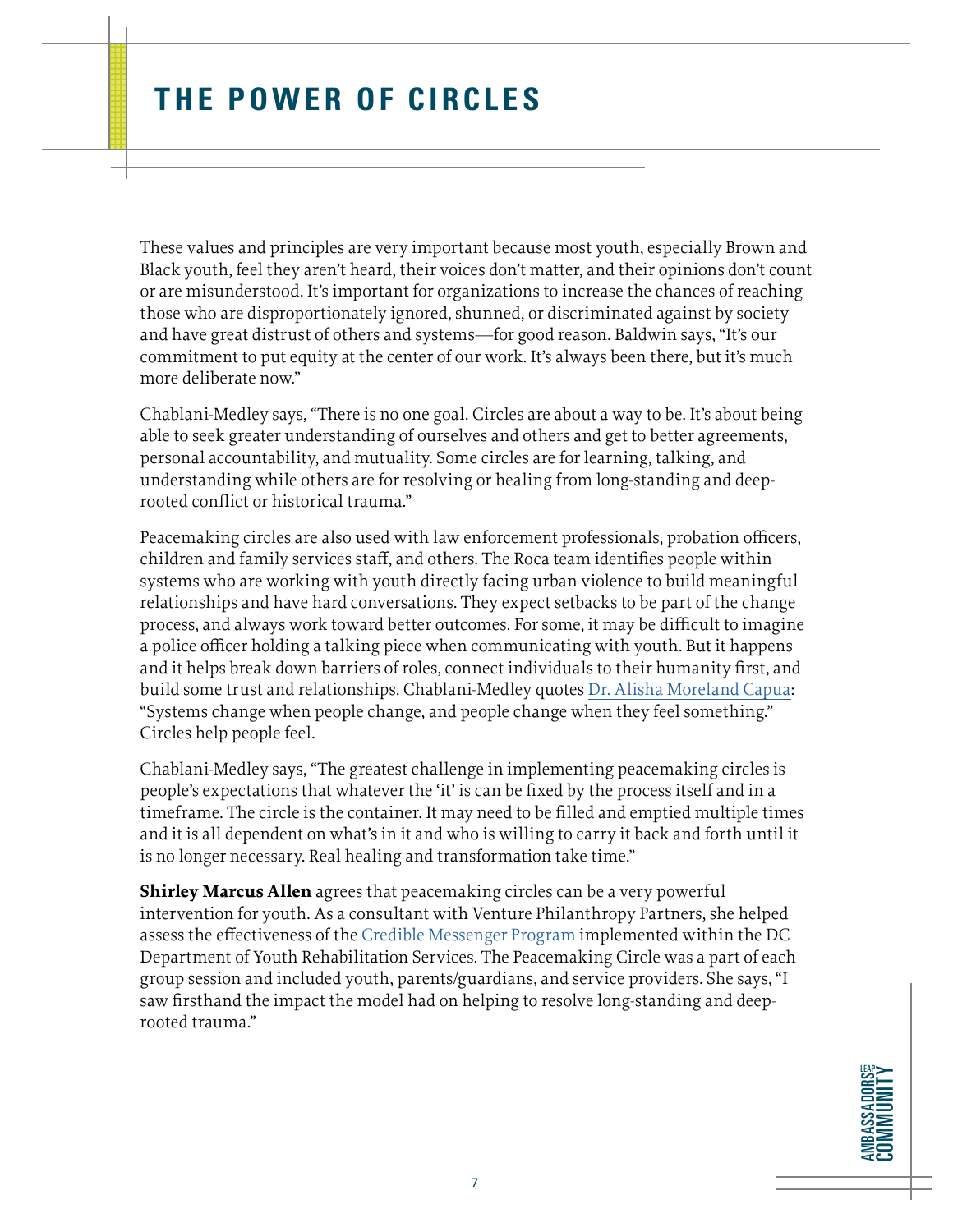#### **CIRCLES OF TRUTH IN CITY GOVERNMENT**

Mayor **Jim Kenney** and the City of Philadelphia used healing circles to facilitate police reform efforts. Initiated by the Mayor, Police Commissioner **Danielle Outlaw**, and the City's Pathways to Reform, Transformation, and Reconciliation, they held a number of healing circles with the public to have brave and difficult conversations after a series of local and national killings of Black people by law enforcement.

Circles of Truths, held in November 2020, was a crucial part of a city-wide effort called Pathways to Reform, Transformation, and Reconciliation. This initiative brought together City staff, as well as community leaders, to guide the City's response to racial injustices and inequities. Embedded in this response was the recognition that the City needed to engage the community in both listening and action. **Cynthia Figueroa**, Deputy Mayor, City of Philadelphia Office of Children and Families, says, "The community engagement included working collaboratively with City and community partners to foster conversations between institutions and residents to address structural racism and racial inequity issues in Philadelphia. Specifically, the Circles were intended to create an environment where everyone was on an even playing field—no titles, just one human talking to one another."

The [first Circles of Truths](https://www.facebook.com/EngagingPHL/videos/circles-of-truths/158130302663948/) was created as a response to the killing of **Walter Wallace, Jr**. by the Philadelphia police, an incident that sparked widespread protests and civil unrest, deployment of the National Guard, and a citywide curfew. The City's Office of Public Engagement lead the effort developing the Circles of Truth model. They convened a virtual event in November 2020 centered on truth-sharing, grief, and building a space for healing, discussion, and listening as they collaboratively work toward building an equitable future for all. The goal of the event was to share personal experiences, show empathy, and discuss how to build bridges between residents, officials, and law enforcement. All participants were encouraged to be vulnerable and to see and value vulnerability in others. This process allowed residents, Mayor Kenney, and Police Commissioner Outlaw to be seen as individuals with deep feelings about racial equity and reform.

The Circles of Truth event began with a group of City leaders modeling the open and candid conversations they wanted to facilitate with community members. Participants broke out into smaller breakout rooms for discussion that demonstrated key principles of listening and hearing every person's perspective. Trained moderators and facilitators

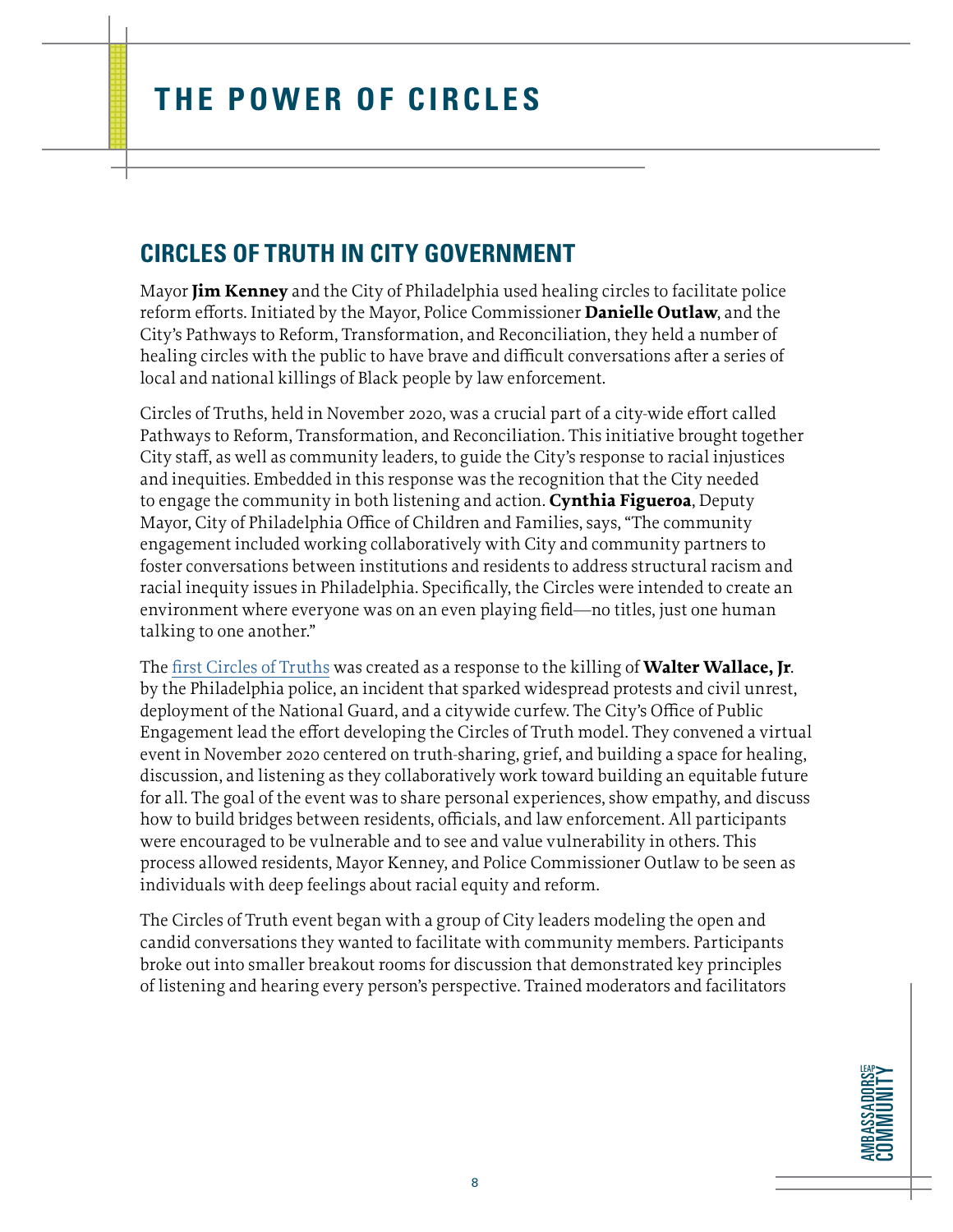gathered feedback and reported these findings to the full group in closing. The City released a survey to solicit thoughts and feedback from more than 150 people who participated in the event.

Many of those who participated found it valuable and a step in the right direction. Below is a response from a participant:

"It's a rare opportunity to hear from leaders about how the challenges they have faced and the decisions they make impact them personally, deeply and so heartfelt. This year we as a nation and a city have faced an incredible number of challenges and hardships. I think there is nothing more important to influencing change than to have people talking with each other—really talking and listening and hearing each other. To see that we are all people who only want the best for each other and our city. I very much appreciate you starting the conversation."

Just as other circles focus on changing self and taking action, it's clear that a government entity can't rely on brave conversations alone. They must respond to residents' feedback and experiences. The City of Philadelphia implemented several new action steps which can be found in the [Pathways to Reform, Transformation and Reconciliation: 2020-](https://www.phila.gov/media/20210614214637/Pathways-to-Reform2021-061521.pdf) [2021 Year-End Review](https://www.phila.gov/media/20210614214637/Pathways-to-Reform2021-061521.pdf). Some of the highlights include training more than half of the police force so far in Crisis Intervention; banning the use of teargas at demonstrations; prohibiting chokeholds and other means of excessive force; adding \$18 million to antiviolence efforts; reallocating \$33 million from police budget; making Juneteenth and Indigenous People's Day official city holidays; removing statues that symbolize racism; developing a Youth Advisory Commission as one way to engage with young people; and holding almost 150 community-driven townhalls and conversations with the police department.

One of the greatest challenges for Philadelphia is to continue promoting racial justice and equity, largely through the city government's efforts, and sustain these meaningful conversations. It is important to keep moving work forward and to encourage these efforts through persistent dedication. Progress takes time, planning, and the will to build trust and drive change.

Over the last year, The City of Philadelphia's Pathways to Reform, Transformation, and Reconciliation has held 21 community events, with more than 2,000 participants to build trust and connections between residents and city officials. These include a series of healing circles held throughout April and May 2021, modeled after Circles of Truths, and also developed a toolkit, 'Care as First Response' to provide insight for community members and organizations on practices in hosting their own healing circles.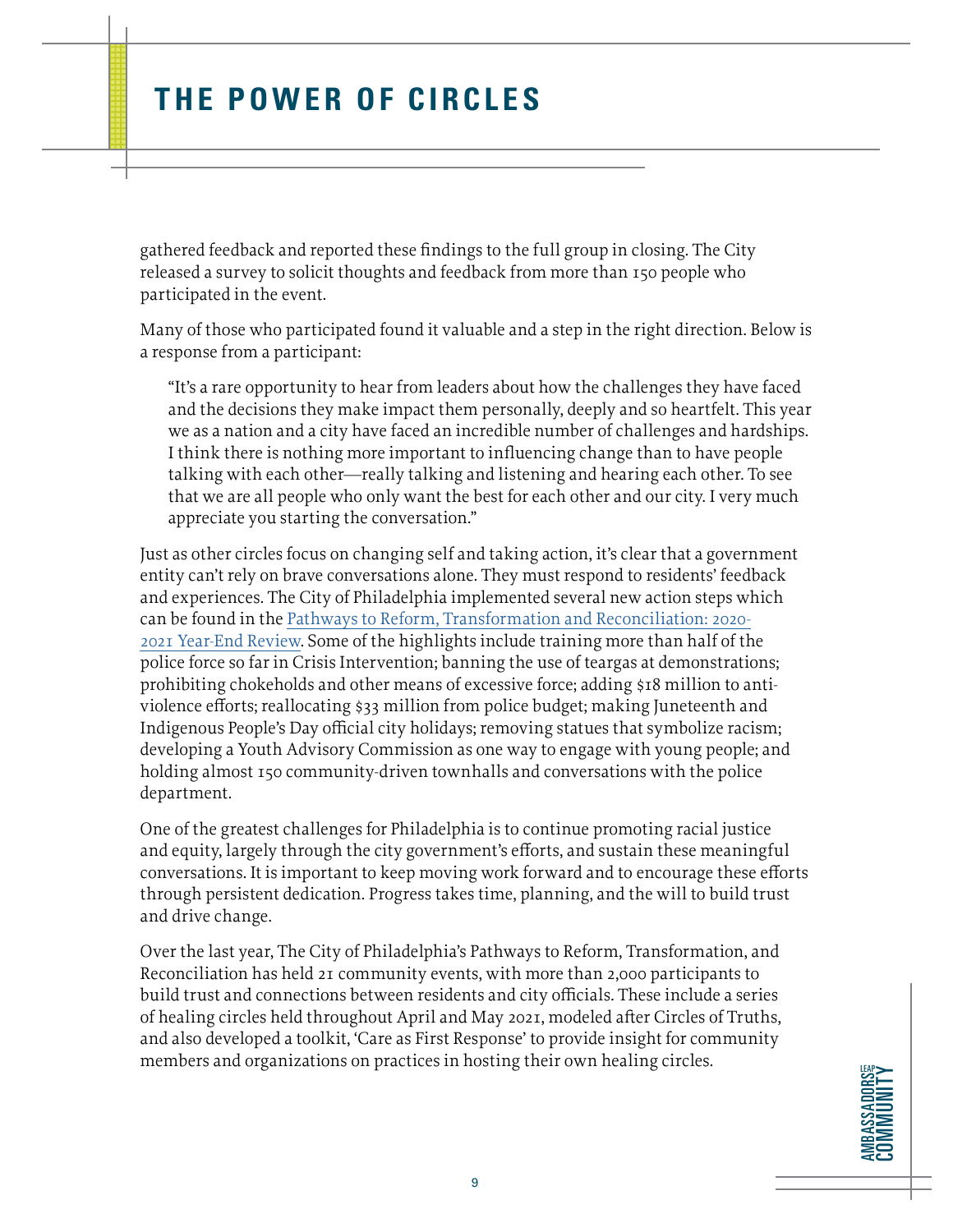Figueroa says, "It is a significant amount of work to commit to and you need to prepare the city leaders to be vulnerable and listen to difficult feedback." Creating a safe space, listening deeply, being vulnerable, and remaining open to different perspectives can make a huge difference in understanding each other better and offering an opportunity to create change together. These tools can help heal and be used as a pathway to reform, transformation, and reconciliation. For the City of Philadelphia, these tools are integral in a goal to build a more equitable future for all Philadelphians.

#### **CONCLUSION**

There are many ways in which leaders, organizations, and communities can build trust and deepen relationships. The Circles of Trust, Peacemaking Circles, and Circles of Truth are models that seem to be working. Commonalities that lead to success include a safe space, rituals, intense listening, trust building, deep questions, egalitarian philosophy, vulnerability, courage, and journeying together.

If you're a leader, how are you inspiring trust in your team and stakeholders? As a nonprofit organization, what are you intentionally doing to build trust with your program participants and partners? If you're a government official, what barriers can you identify in building trust within your community, region, or state? What are the options to create a safer more trusting environment for all citizens?

Is it time to reimagine how we communicate, listen, and interact with each other? Focus on the silenced voices? Put racial equity at the forefront? Become more trustworthy to earn others' trust? Share some power? Create a safe space to bring others to the table?

Do we always need the hierarchy that exists in many of our institutions? Hierarchy may be appropriate in some situations, but do we need that in everything we do? All programs? Services? Courts? Government programs? Is there a place for more equality and doing work differently? Can we focus more on each other's humanity?

There are no quick fixes, magic wands, or easy paths. Instead, there are many possibilities for us to use circles to create safe environments, trusting relationships, and opportunities for healing, growth, and justice. Where might a circle provide benefit to your work?